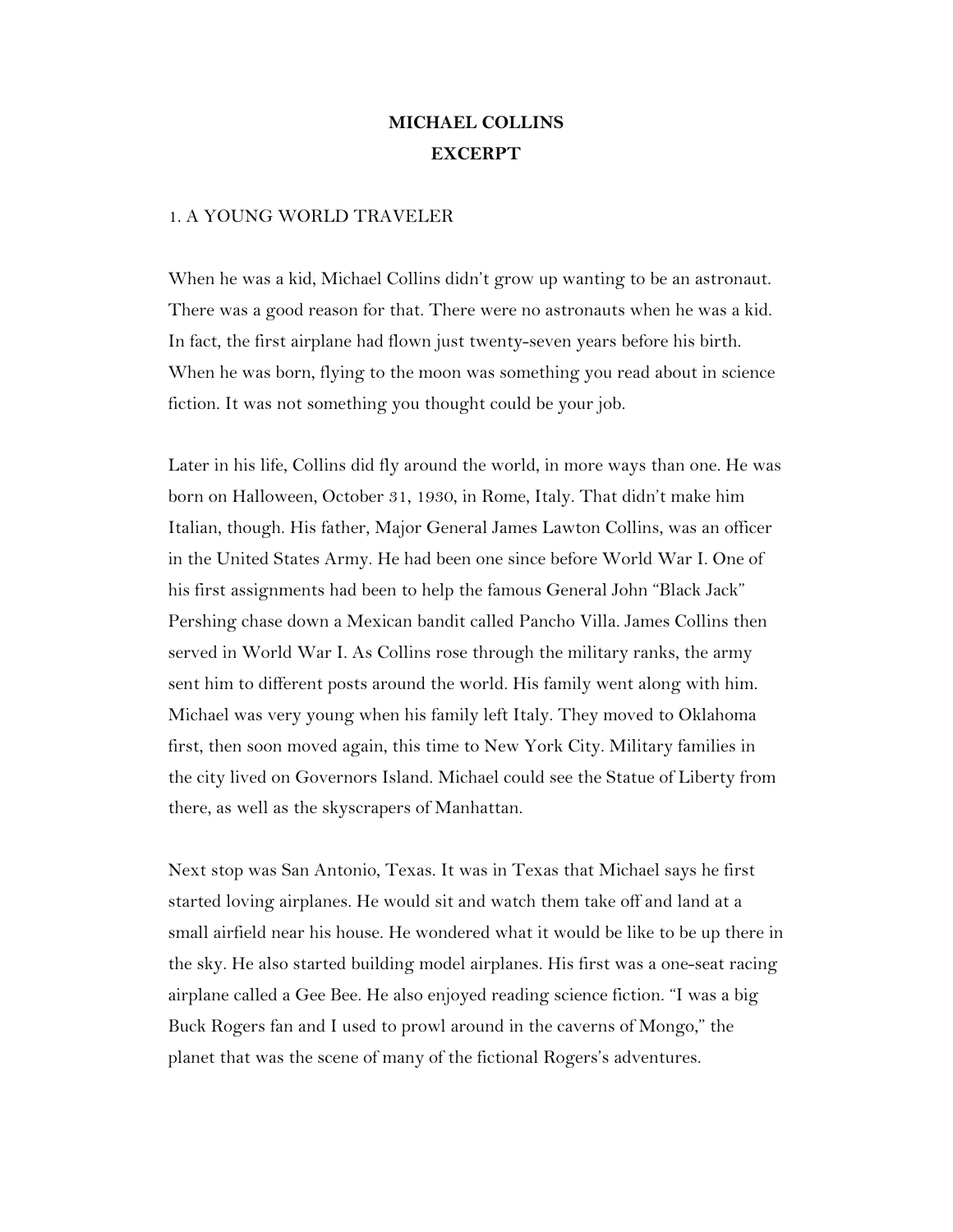In 1940, General Collins became the head of army forces in Puerto Rico. The Collins family was on the move again. Michael loved his exotic new home. His family lived in a building called Casa Blanca, which means "White House." This large white home was one of the oldest buildings in the Americas. People had lived in it since 1530!

Puerto Rico amazed Michael. There he saw animals such as lizards and tropical fish. His house had a huge garden, too, filled with wild green plants. He also learned tough lessons when he ate local foods that did not agree with his American stomach.

In Puerto Rico the airplane-loving boy finally got to ride in the sky. He and his father got a ride in a Grumman Widgeon. (A widgeon is a type of duck.) Michael got to sit in the copilot's seat and even steered the plane for a few moments. It was a thrill, and one he looked forward to repeating.

In 1941 the United States entered World War II. The army needed experienced officers to help run the war. General Collins was called to work in Washington, DC, at the Pentagon. That's the headquarters of the US armed forces. The Collins family left beautiful Puerto Rico behind and once again followed General Collins as he served his country. Michael's father wasn't the only one in the family to serve his country in this way. Michael's older brother, James, was by then a cadet at West Point, the United States Military Academy; and General Collins's brother Joseph was one of the senior commanders in Europe during World War II. Michael also had two sisters, Virginia and Agnes. The family lived in Virginia, outside DC.

Michael attended high school at St. Albans, a small private school. He was a good math student and was also on the wrestling team. He was not a big teenager, more on the skinny side. But he loved the action of sports and played on the offensive line for the football team.